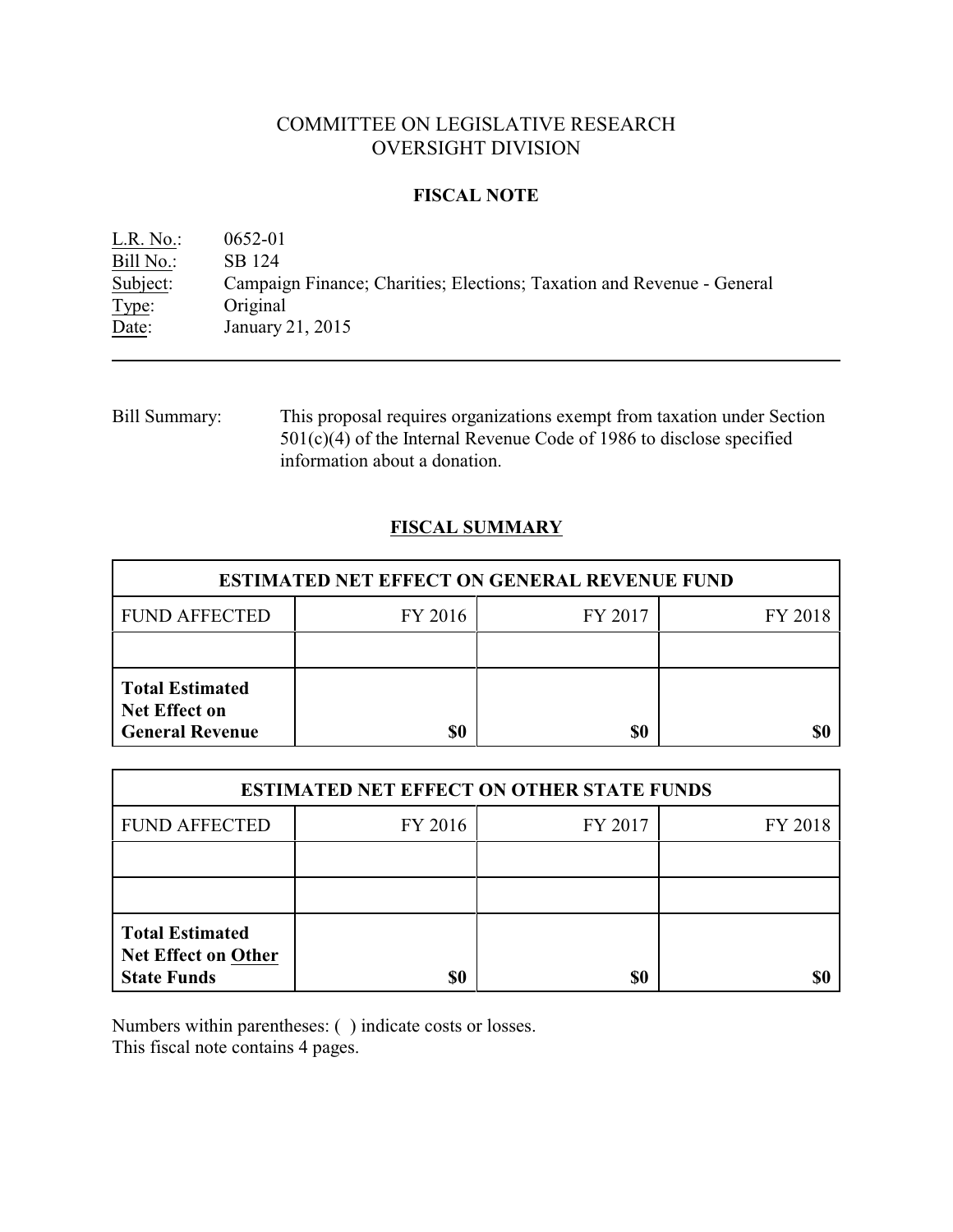L.R. No. 0652-01 Bill No. SB 124 Page 2 of 4 January 21, 2015

| <b>ESTIMATED NET EFFECT ON FEDERAL FUNDS</b>                               |         |         |         |  |
|----------------------------------------------------------------------------|---------|---------|---------|--|
| <b>FUND AFFECTED</b>                                                       | FY 2016 | FY 2017 | FY 2018 |  |
|                                                                            |         |         |         |  |
|                                                                            |         |         |         |  |
| <b>Total Estimated</b><br><b>Net Effect on All</b><br><b>Federal Funds</b> | \$0     | \$0     |         |  |

| <b>ESTIMATED NET EFFECT ON FULL TIME EQUIVALENT (FTE)</b>    |         |         |         |  |
|--------------------------------------------------------------|---------|---------|---------|--|
| <b>FUND AFFECTED</b>                                         | FY 2016 | FY 2017 | FY 2018 |  |
|                                                              |         |         |         |  |
|                                                              |         |         |         |  |
| <b>Total Estimated</b><br><b>Net Effect on</b><br><b>FTE</b> |         |         |         |  |

 $\Box$  Estimated Net Effect (expenditures or reduced revenues) expected to exceed \$100,000 in any of the three fiscal years after implementation of the act.

| <b>ESTIMATED NET EFFECT ON LOCAL FUNDS</b> |         |         |         |  |
|--------------------------------------------|---------|---------|---------|--|
| FUND AFFECTED                              | FY 2016 | FY 2017 | FY 2018 |  |
| Local Government                           | \$0     | \$0     | \$0     |  |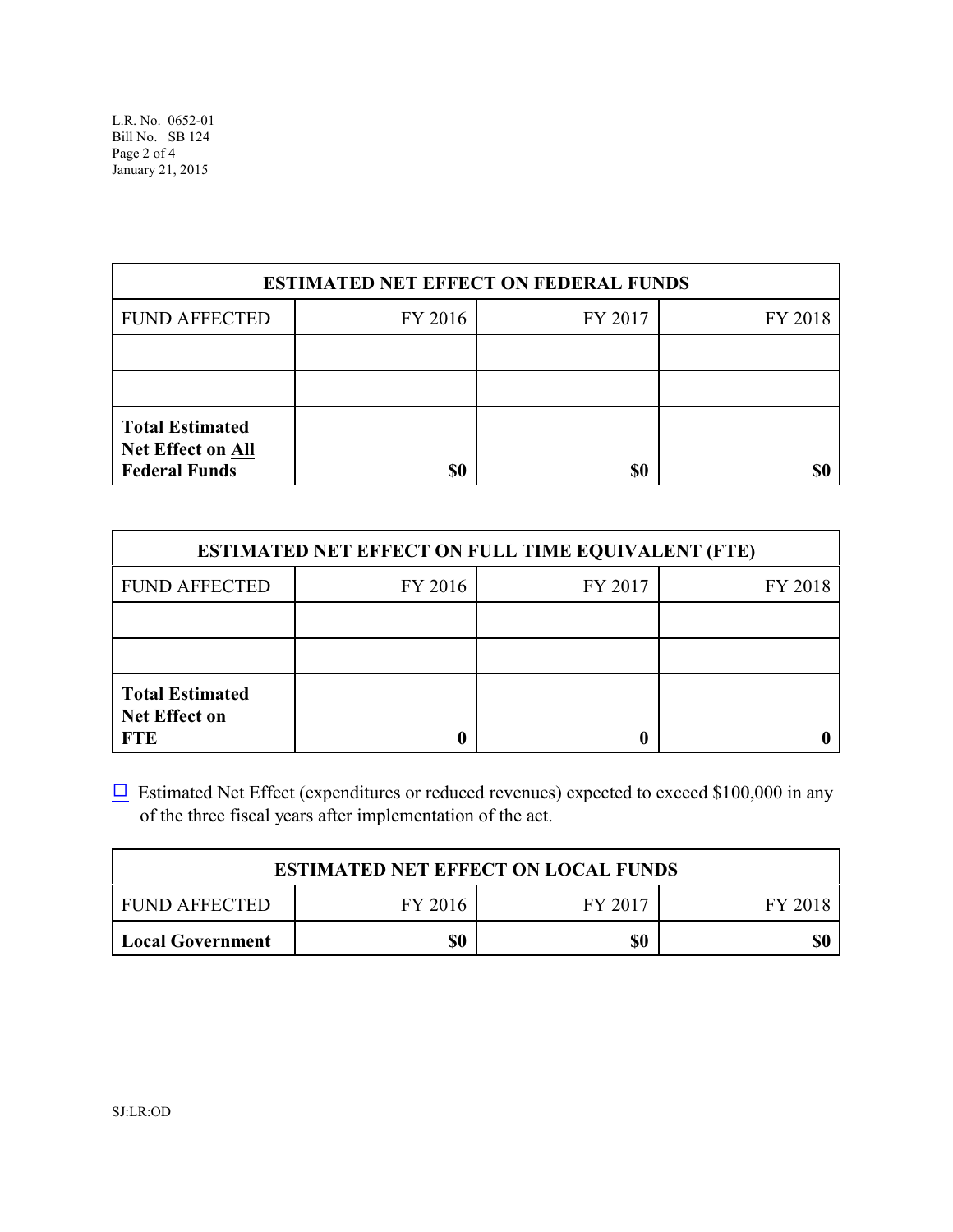L.R. No. 0652-01 Bill No. SB 124 Page 3 of 4 January 21, 2015

#### **FISCAL ANALYSIS**

#### ASSUMPTION

Officials at the **Missouri Ethics Commission** (**MEC**) assume §130.062 would require the MEC to implement a reporting system for a 501c(4) organizations to report donor information. MEC is estimating the hours needed to create a reporting system would take approximately 520 hours. It would entail the creation of three new web pages at approximately 120 hours per page, a new web search at 120 hours and 40 hours of designing work. MEC used an hourly rate of \$63 to estimate a total cost of \$32,760.

**Oversight** assumes that the MEC has computer programmers on staff to handle the reprogramming and creation of new computer systems and therefore the current FTE should be able to handle the increased programming responsibilities. **Oversight** assumes this proposal has no fiscal impact on the MEC.

| <b>FISCAL IMPACT - State Government</b> | FY 2016<br>$(10 \text{ Mo.})$ | FY 2017    | FY 2018    |
|-----------------------------------------|-------------------------------|------------|------------|
|                                         | <u>\$0</u>                    | <u>\$0</u> | <u>\$0</u> |
| FISCAL IMPACT - Local Government        | FY 2016<br>$(10 \text{ Mo.})$ | FY 2017    | FY 2018    |
|                                         | <u>\$0</u>                    | <u>\$0</u> | <u>\$0</u> |

#### FISCAL IMPACT - Small Business

No direct fiscal impact to small businesses would be expected as a result of this proposal.

#### FISCAL DESCRIPTION

The proposed legislation appears to have no direct fiscal impact.

This legislation is not federally mandated, would not duplicate any other program and would not require additional capital improvements or rental space.

SJ:LR:OD